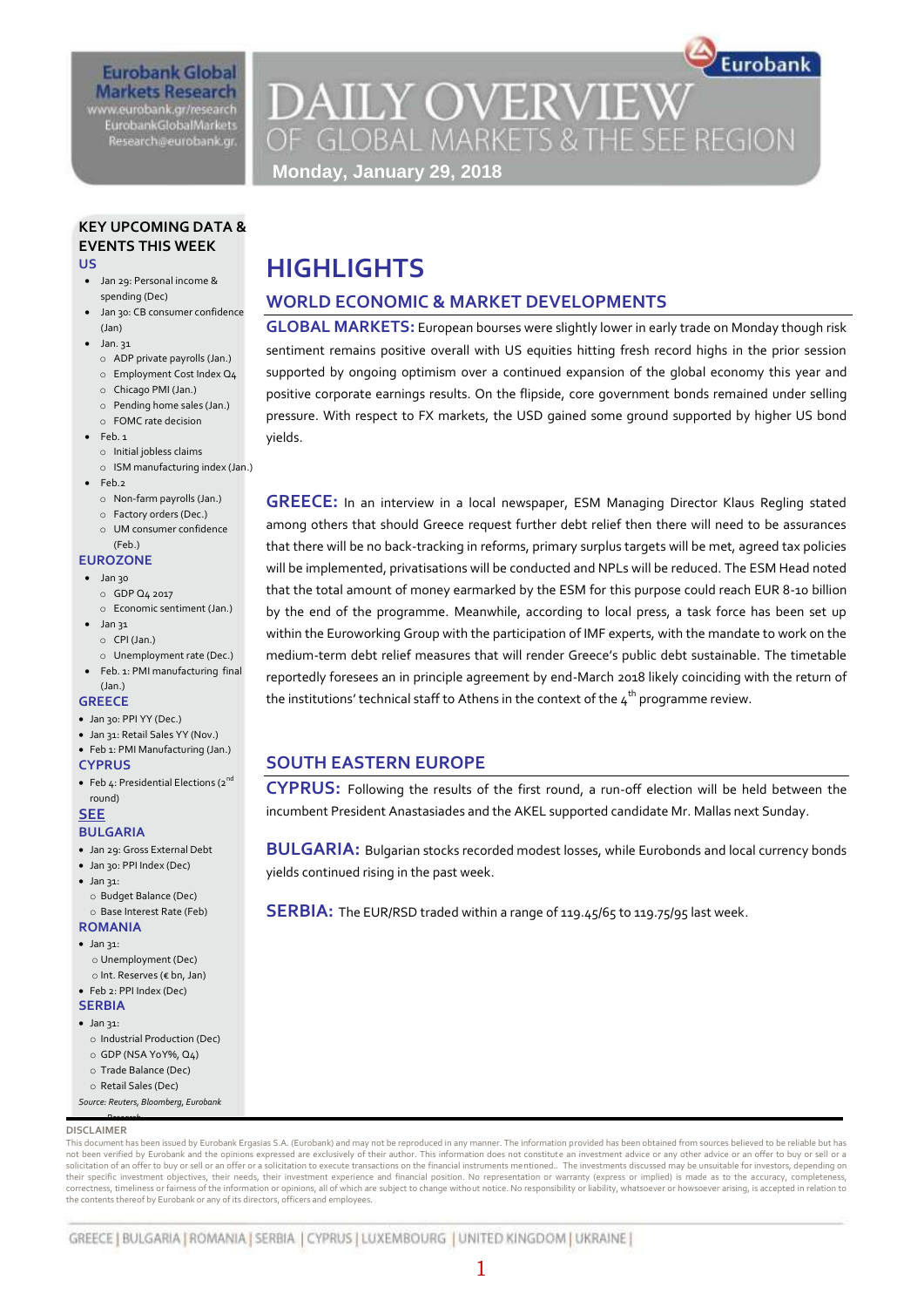November 14, 2013

January 29, 2018







*Source: Reuters, Bloomberg, Eurobank Research*

# **Latest world economic & market developments GLOBAL MARKETS**

**AILY OVERVIEW** 

OF GLOBAL MARKETS & THE SEE REGION

European bourses were slightly lower in early trade on Monday though risk sentiment remains positive overall with US equities hitting fresh record highs in the prior session supported by ongoing optimism over a continued expansion of the global economy this year and positive corporate earnings results. According to Thomson Reuters data, Q4 2017 earnings growth rate for the S&P 500 is estimated at 13.2%, up from 12% earlier this year with around 80% of the 133 companies that have reported so far, exceeding market expectations. On the flipside, core government bond yields remained on an upward trend while this week's data are likely to push them even higher across the US and the euro area. In the US, Tuesday's CB consumer confidence index for January is expected to increase slightly on the back of a continuing improvement in labor market conditions and hefty gains in equity markets. Non-farm payrolls, due on Friday, are anticipated to increase by a solid 165k in January and the unemployment rate to remain at a 17-year low of 4.1% for the fourth month running. The FOMC holds a two-day meeting that concludes on Wednesday and though no meaningful changes to the policy statement are likely, it is widely expected to provide further support to the prevailing view for higher interest rates this year. Turning to the euro area, Wednesday's inflation data for January are likely to show core inflation ticking up to 1.0%YoY from 0.9%YoY in the prior month while Q4 GDP data, due on the same day, are expected to reveal a slight acceleration to 0.7%QoQ from 0.6% in Q3. With respect to FX markets, the USD gained some ground with the DXY index rising by 0.2% on the day supported by higher US bond yields. In spite of today's upside attempt, it remained 1.3% and 3.1% lower respectively compared to Friday's settlement and end-2017 while mounting concerns about a shift of the US administration towards protectionist policies and associated worries about US official preference for a weaker dollar, suggest that it will probably be difficult for the USD to embark on a meaningful and sustainable upward trend any time soon.

#### **GREECE**

2 In an interview in a local newspaper, ESM Managing Director Klaus Regling stated among others that should Greece request further debt relief, then there will need to be assurances that there will be no back-tracking in reforms, primary surplus targets will be met, agreed tax policies will be implemented, privatisations will be conducted and NPLs will be reduced. Klaus Regling added that the IMF's potential participation in the programme would signal to the market that the programme is on track. Nevertheless, the market will seek for other signals as well, such as the completion of the prior actions and statements from the Greek government showing that it has ownership of the programme. As regards the cash buffer, the ESM Head noted that the total amount of money earmarked by the ESM for this purpose could reach EUR 8-10 billion by the end of the programme. Meanwhile, according to local press, a task force has been set up within the Euroworking Group with the participation of IMF experts, with the mandate to work on the medium-term debt relief measures that will render Greece's public debt sustainable. The timetable reportedly foresees an in principle agreement by end-March 2018 likely coinciding with the return of the institutions' technical staff to Athens in the context of the  $4<sup>th</sup>$  programme review. According to the said reports, the aim of the under-consideration plan will be to make sure that at least 15 years after 2022 when the EFSF and ESM loans grace period expires, Greece's GFN will remain relatively low and in line with economic growth. Among the measures under consideration are reportedly a ceiling of 1% of GDP per annum to interest payments and 2% per annum to amortisation payments on EFSF loans, the repayment of IMF loans using returned SMP/ANFA profits and the repayment of EU bilateral loans (GLF) from the  $1<sup>st</sup>$  economic adjustment programme with unused funds from the  $3^{rd}$  economic adjustment programme. At the same time, European institutions reportedly request that aside from the primary surpluses, proceeds from privatisations and the exploitation of public property are also used towards interest payments.

[ppetropoulou@eurobank.gr](mailto:ppetropoulou@eurobank.gr)

Eurobank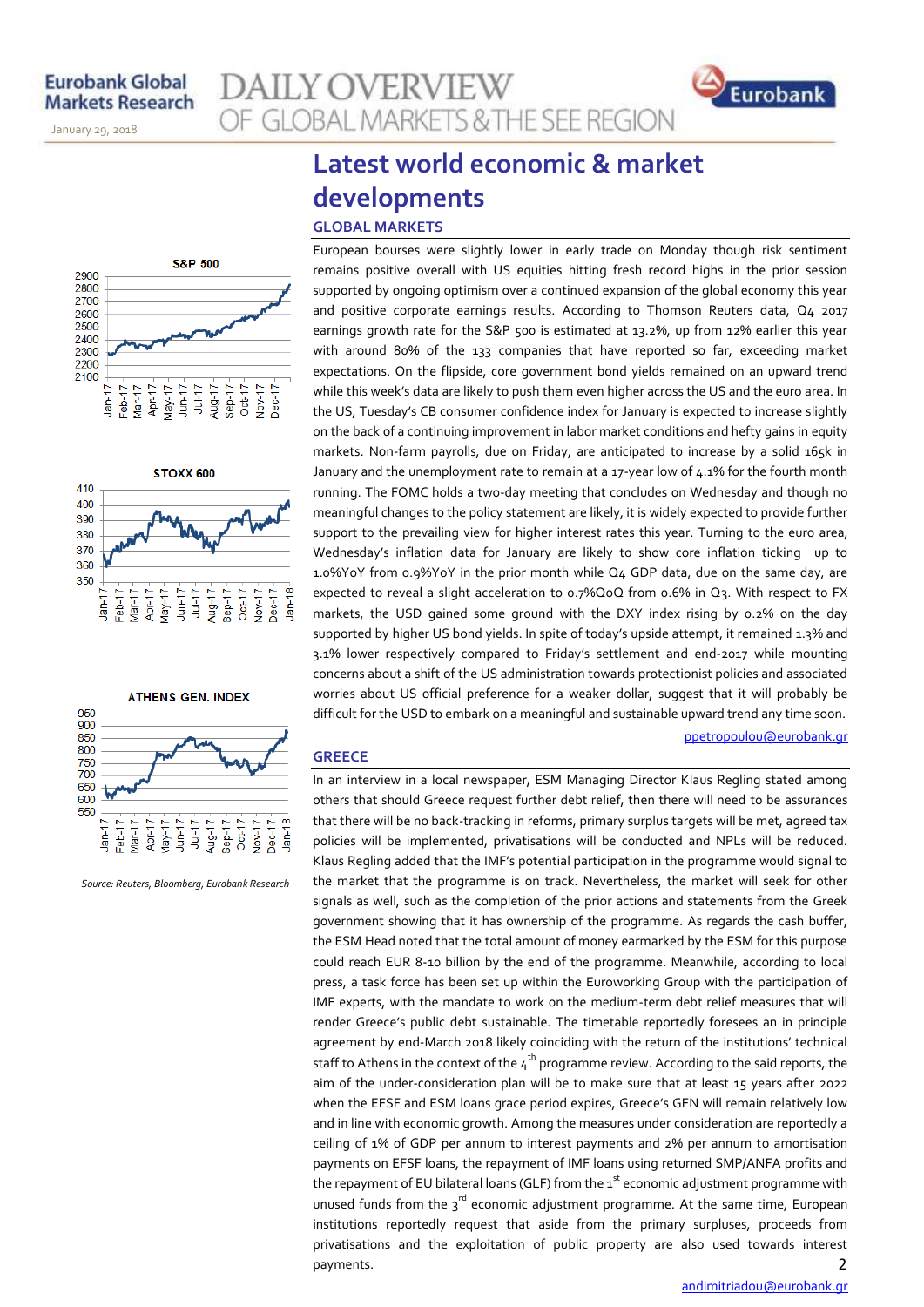### **Eurobank Global Markets Research**

November 14, 2013

January 29, 2018

| <b>BULGARIA: Indicators</b> | 2016   | 2017e             | 2018f  |  |  |  |
|-----------------------------|--------|-------------------|--------|--|--|--|
| Real GDP growth %           | 3.4    | 3.8               | 3.5    |  |  |  |
| CPI (pa, yoy %)             | -0.8   | 1.6               | 1.5    |  |  |  |
| Budget Balance/GDP*         | 1.6    | 0.0               | $-1.0$ |  |  |  |
| Current Account/GDP         | 5.4    | 4 N               | 3.0    |  |  |  |
| <b>EUR/BGN</b> (eop)        | 1.9558 |                   |        |  |  |  |
|                             |        | 2016 current 2017 |        |  |  |  |
| Policy Rate (eop)           |        | N/A               |        |  |  |  |

*\* on a cash basis*

*Source: Reuters, Bloomberg, Eurobank Research, National Authorities*

| <b>CYPRUS: Indicators</b>  | 2016   | 2017e  | <b>2018f</b> |
|----------------------------|--------|--------|--------------|
| Real GDP growth %          | 2.8    | 3.5    | 3.1          |
| HICP (pa, yoy %)           | $-1.2$ | 1.0    | 1.5          |
| <b>Budget Balance/GDP*</b> | 04     | 0.2    | 0.4          |
| Current Account/GDP        | $-5.7$ | $-5.9$ | -6.3         |
| * FSA 2010                 |        |        |              |

*Source: Reuters, Bloomberg, Eurobank Research, National Authorities*

| <b>ROMANIA: Indicator:</b> | 2016   | 2017e   | <b>2018f</b> |
|----------------------------|--------|---------|--------------|
| Real GDP growth %          | 4.8    | 5.5     | 4.0          |
| CPI (pa, yoy %)            | $-1.6$ | 14      | 3.1          |
| Budget Balance/GDP*        | $-2.4$ | $-3.7$  | $-3.8$       |
| Current Account/GDP        | $-2.2$ | $-3.0$  | $-2.8$       |
| <b>EUR/RON</b> (eop)       | 4.54   | 4.67    | 4.62         |
|                            | 2017   | current | 2018         |
| Policy Rate (eop)          | 1.75   | 2.00    | 2.50         |

*\* on a cash basis*

*Source: Reuters, Bloomberg, Eurobank Research, National Authorities*

| <b>SERBIA: Indicators</b>                      | 2016   | 2017e   | 2018f  |  |  |  |  |  |
|------------------------------------------------|--------|---------|--------|--|--|--|--|--|
| Real GDP growth %                              | 2.8    | 2.0     | 3.0    |  |  |  |  |  |
| $CPI$ (pa, yoy %)                              | 1.1    | 3.0     | 3.0    |  |  |  |  |  |
| <b>Budget Balance/GDP</b>                      | $-1.2$ | 0.5     | -0.6   |  |  |  |  |  |
| Current Account/GDP                            | $-4.0$ | -40     | $-3.9$ |  |  |  |  |  |
| EUR/RSD (eop)                                  | 123.40 | 118.2   | 116.5  |  |  |  |  |  |
|                                                | 2017   | current | 2018   |  |  |  |  |  |
| Policy Rate (eop)                              | 3.50   | 3.50    | 4.00   |  |  |  |  |  |
| Source: Reuters, Bloomberg, Eurobank Research, |        |         |        |  |  |  |  |  |

*National Authorities*



| <b>Credit Ratings</b> |                             |             |            |  |  |  |  |  |
|-----------------------|-----------------------------|-------------|------------|--|--|--|--|--|
| L-T ccy               | Moody's S&P<br><b>Fitch</b> |             |            |  |  |  |  |  |
| <b>SERBIA</b>         | Ba <sub>3</sub>             | <b>BB</b>   | <b>BB</b>  |  |  |  |  |  |
| <b>ROMANIA</b>        | Ваа3                        | RRR-        | BBB-       |  |  |  |  |  |
| <b>BULGARIA</b>       | Baa2                        | <b>BBB-</b> | <b>BBB</b> |  |  |  |  |  |
| <b>CYPRUS</b>         | R1                          | RR+         | RR-        |  |  |  |  |  |

# **Latest economic & market developments in the CESEE region**

#### **CYPRUS**

**AILY OVERVIEW** 

OF GLOBAL MARKETS & THE SEE REGION

The first round of the Presidential elections in Cyprus was held yesterday. The incumbent President Anastasiades, backed by the ruling right-wing DHSY, received 35.5% of the popular vote. The runner up, Mr. Mallas who was backed by left wing AKEL received 30.25% of the vote exceeding expectations. Mr. Papadopoulos, whose candidacy received support from a coalition of centrist parties came third, receiving 25.75% of vote and was disqualified from the second round. Further behind came the far-right wing ELAM candidate with 5.6% and the Citizens' Alliance leader Mr. Lillikas who garnered 2.17%. The other four independent candidates received less than 1% of the popular vote. As no candidate received 51% of the vote, a run-off election is going to be held on next Sunday between President Anastasiades and Mr. Mallas. Finally, the voters' turn-out was a new historical low for Presidential elections standards. A total of 71.9% of voters casted their ballot down from 83.1% in the previous elections in 2013 and 66.7% in the parliamentary elections in 2016.

[igkionis@eurobank.gr](mailto:igkionis@eurobank.gr)

### **BULGARIA**

The Bulgarian stock market continued to display low weekly volatility with the blue chip SOFIX index dropping modestly by -0.3% to 709.62 points amid a  $\epsilon$ 2.5mn in turnover. Eurobond yields continued to rise this week, with the 2023 papers registering a yield spike of 3bps. Local currency bonds followed a similar trend with the more notable yield spikes coming from the 5 and 8 year tenors with 5.5 and 5.25 bps increases respectively.

[RSRaychev@postbank.bg](mailto:RSRaychev@postbank.bg)

### **SERBIA**

The EUR/RSD bullish bounce has failed to develop around 118.75/95 earlier this week, retreating to the zone around 118.50/70, thanks to the generous support of the National Bank of Serbia (NBS). This week, NBS has sold  $\epsilon$ 45mn directly in the FX market in order to halt the depreciation of the local currency. On a daily chart, the EUR/RSD pair closed almost unchanged compared with the prior session's settlement, hovering all day in narrow spread of only 5 paras (118.50/70 -118.55/75). Looking ahead, we still believe EUR/RSD to continue its sideway path within the three-week trading range of 118.20 -118.90 in the coming days with very active role of NBS on the selling side. In other news, President Aleksandar Vucic is attending the World Economic Leaders Forum in Davos. According to the schedule, he will be a speaker on a topic "Europe in the World" from the point of view of the Western Balkans region and participate in a session on the accelerated process of long-term development of the Western Balkans with the leaders of the region.

[Djordje.Lucic@eurobank.rs](mailto:Djordje.Lucic@eurobank.rs)

Eurobank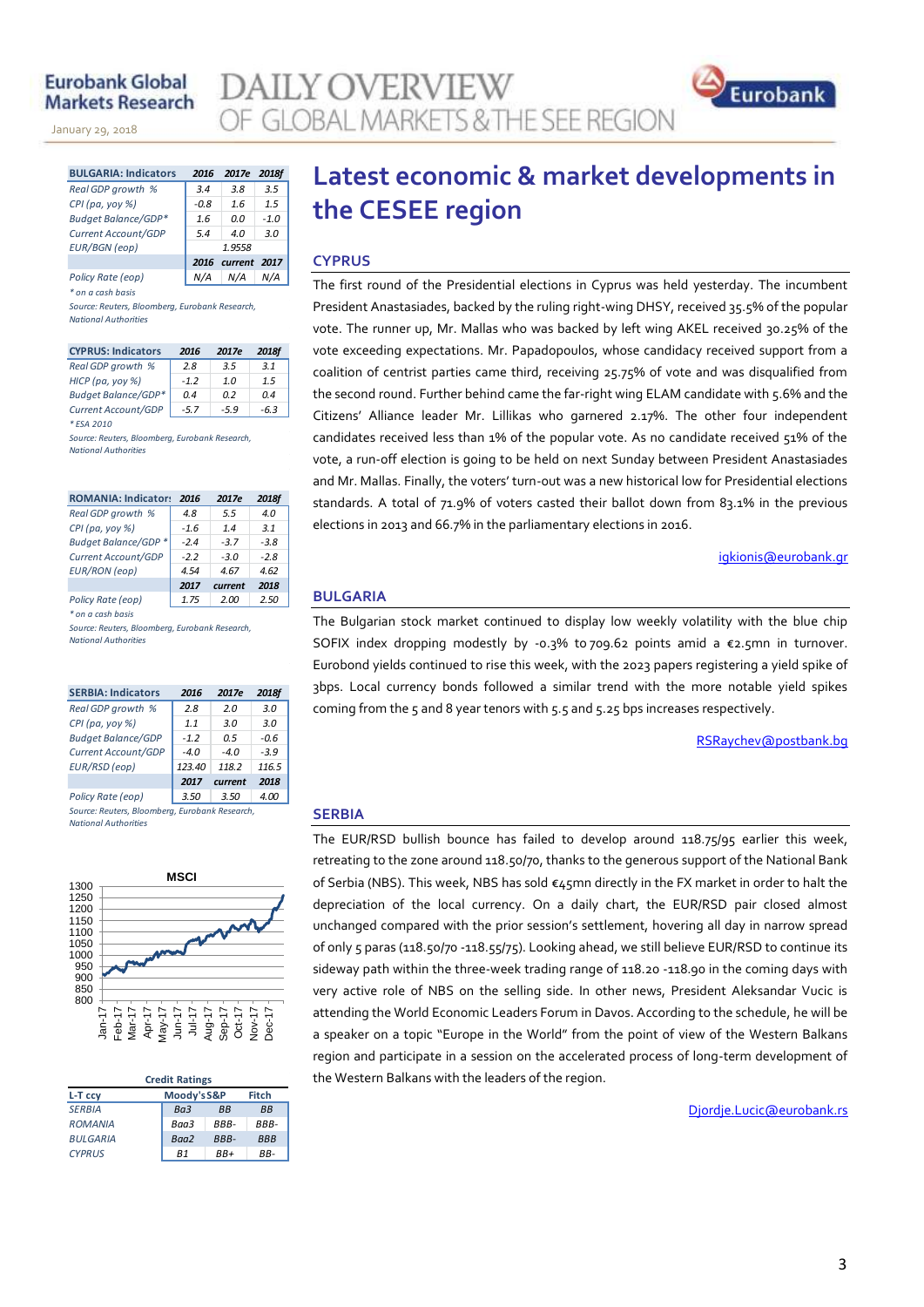## **Eurobank Global Markets Research**

January 29, 2018

**DAILY OVERVIEW**<br>OF GLOBAL MARKETS & THE SEE REGION



|                      | <b>GLOBAL MARKETS</b> |      |             |              |        |         |             |                         |      |              |                 |                    |      |         |             |
|----------------------|-----------------------|------|-------------|--------------|--------|---------|-------------|-------------------------|------|--------------|-----------------|--------------------|------|---------|-------------|
| <b>Stock markets</b> |                       |      |             | <b>FOREX</b> |        |         |             | <b>Government Bonds</b> |      |              |                 | <b>Commodities</b> |      |         |             |
|                      | Last                  | ΔD   | <b>AYTD</b> |              | Last   | ΔD      | <b>AYTD</b> | (yields)                | Last | <b>ADbps</b> | <b>AYTD bps</b> |                    | Last | ΔD      | <b>AYTD</b> |
| S&P 500              | 2872.87               | 1.2% | 7.5%        | EUR/USD      | 1.2405 | $-0.2%$ | 3.3%        | $UST - 10yr$            | 2.71 |              | 30 <sup>1</sup> | GOLD               | 1346 | $-0.2%$ | 3.3%        |
| Nikkei 225           | 23629.34              | 0.0% | 3.8%        | GBP/USD      | 1.4109 | $-0.4%$ | 4.3%        | Bund-10vr               | 0.66 |              | 23              | <b>BRENT CRUDE</b> | 70   | $-0.5%$ | 5.0%        |
| STOXX 600            | 400.38                | 0.0% | 2.9%        | USD/JPY      | 108.92 | $-0.3%$ | 3.5%        | $JGB - 10yr$            | 0.09 |              | 4               | LMEX               | 3429 | $-0.2%$ | 0.3%        |
|                      |                       |      |             |              |        |         |             |                         |      |              |                 |                    |      |         |             |

#### **CESEE MARKETS**

| <b>SERBIA</b>                           | <b>ROMANIA</b> |                |                 |                       |                  |                  | <b>BULGARIA</b> |                               |                    |                |                 |  |
|-----------------------------------------|----------------|----------------|-----------------|-----------------------|------------------|------------------|-----------------|-------------------------------|--------------------|----------------|-----------------|--|
| <b>Money Market</b>                     |                |                |                 | <b>Money Market</b>   |                  |                  |                 | <b>Money Market</b>           |                    |                |                 |  |
| <b>BELIBOR</b>                          | Last           | <b>ADbps</b>   | <b>AYTD bps</b> | <b>ROBOR</b>          | Last             | <b>ADbps</b>     | ∆YTD bps        | <b>SOFIBOR</b>                | Last               | <b>ADbps</b>   | <b>∆YTD bps</b> |  |
| T/N                                     | 2.52           | 0              | 0               | O/N                   | 1.14             | $-4$             | 5               | <b>LEONIA</b>                 | 0.01               | 0              | 1               |  |
| 1-week                                  | 2.62           | 0              | $\mathbf{1}$    | 1-month               | 1.51             | $-1$             | $-36$           | 1-month                       | $-0.28$            | 0              | $-3$            |  |
| 1-month                                 | 2.83           | 0              | $-2$            | 3-month               | 1.97             | 0                | -8              | 3-month                       | $-0.19$            | 0              | $-1$            |  |
| 3-month                                 | 3.11           | 0              | $-1$            | 6-month               | 2.25             | 0                | $-2$            | 6-month                       | $-0.05$            | 0              | 0               |  |
| 6-month                                 | 3.27           | 0              | 3               | 12-month              | 2.35             | $-1$             | 3               | 12-month                      | 0.32               | 0              | $-1$            |  |
|                                         |                |                |                 |                       |                  |                  |                 |                               |                    |                |                 |  |
| <b>RS Local Bonds</b>                   |                |                |                 | <b>RO Local Bonds</b> |                  |                  |                 | <b>BG Local Bonds</b>         |                    |                |                 |  |
|                                         | Last           | <b>ADbps</b>   | <b>AYTD bps</b> |                       | Last             | <b>∆Dbps</b>     | <b>∆YTD bps</b> | (yields)                      | Last               | <b>ADbps</b>   | <b>AYTD bps</b> |  |
| 3Y RSD                                  | 4.23           | 0              | $-5$            | 3Y RON                | 3.42             | 0                | 4               | 3Y BGN                        | $-0.05$            | $\overline{2}$ | 1               |  |
| 5Y RSD                                  | 4.40           | 0              | $-47$           | 5Y RON                | 3.87             | 0                | 9               | 5Y BGN                        | 0.19               | 3              | $\overline{4}$  |  |
| 7Y RSD                                  | 4.85           | #N/A N/A       | $-33$           | 10Y RON               | 4.39             | 0                | 8               | 10Y BGN                       | 1.03               | 0              | 6               |  |
|                                         |                |                |                 |                       |                  |                  |                 |                               |                    |                |                 |  |
| <b>RS Eurobonds</b>                     |                |                |                 | <b>RO Eurobonds</b>   |                  |                  |                 | <b>BG Eurobonds</b>           |                    |                |                 |  |
|                                         | Last           | <b>ADbps</b>   | <b>AYTD bps</b> |                       | Last             | <b>ADbps</b>     | ∆YTD bps        |                               | Last               | <b>ADbps</b>   | <b>AYTD bps</b> |  |
| USD Feb-20                              | 3.15           | $\overline{2}$ | 15              | <b>EUR Oct-25</b>     | 1.50             | #N/A N/A         | $-9$            | <b>EUR Mar-22</b>             | 0.15               | $-7$           | 23              |  |
| USD Nov-24                              | 6.10           | $-29$          | 6               | USD Jan-24            | 3.28             | $\overline{2}$   | 28              | <b>EUR Sep-24</b>             | 0.74               | $-11$          | 16              |  |
| <b>CDS</b>                              |                |                |                 | <b>CDS</b>            |                  |                  |                 | <b>CDS</b>                    |                    |                |                 |  |
|                                         | Last           | <b>ADbps</b>   | <b>AYTD bps</b> |                       | Last             | <b>ADbps</b>     | <b>AYTD bps</b> |                               | Last               | <b>ADbps</b>   | <b>AYTD bps</b> |  |
| 5-year                                  | 102            | $-1$           | $-16$           | 5-year                | 85               | 0                | -5              | 5-year                        | 64                 | 0              | $-33$           |  |
| 10-year                                 | 151            | 0              | $-11$           | 10-year               | 126              | 0                | $-7$            | $10$ -year                    | 110                | 0              | $-31$           |  |
|                                         |                |                |                 |                       |                  |                  |                 |                               |                    |                |                 |  |
| <b>STOCKS</b>                           |                |                |                 | <b>STOCKS</b>         |                  |                  |                 | <b>STOCKS</b>                 |                    |                |                 |  |
|                                         | Last           | $\Delta D$     | <b>AYTD</b>     |                       | Last             | AD               | <b>AYTD</b>     |                               | Last               | $\Delta D$     | <b>AYTD</b>     |  |
| BELEX15                                 | 784.5          | 0.78%          | 3.25%           | <b>BET</b>            | 8447.9           | 0.16%            | 8.95%           | <b>SOFIX</b>                  | 710.8              | 0.16%          | 4.92%           |  |
|                                         |                |                |                 |                       |                  |                  |                 |                               |                    |                |                 |  |
| <b>FOREX</b>                            |                |                |                 | <b>FOREX</b>          |                  |                  |                 | <b>FOREX</b>                  |                    |                |                 |  |
|                                         | Last           | ΔD             | <b>AYTD</b>     |                       | Last             | ΔD               | <b>AYTD</b>     |                               | Last               | ΔD             | <b>AYTD</b>     |  |
| <b>EUR/RSD</b>                          | 118.51         | 0.49%          | 0.34%           | <b>EUR/RON</b>        | 4.6561           | 0.12%            | 0.19%           | USD/BGN                       | 1.5766             | $-0.17%$       | 3.35%           |  |
|                                         |                |                |                 |                       |                  | <b>BET Index</b> |                 |                               | <b>SOFIX Index</b> |                |                 |  |
|                                         | BELEX15 Index  |                |                 | 9400                  |                  |                  |                 | 800                           |                    |                |                 |  |
| 800                                     |                |                |                 | 8900                  |                  |                  |                 |                               |                    |                |                 |  |
|                                         |                |                |                 | 8400                  |                  |                  |                 | 700                           |                    |                |                 |  |
| 750                                     |                |                |                 | 7900                  |                  |                  |                 |                               |                    |                |                 |  |
| 700                                     |                |                |                 | 7400<br>6900          |                  |                  |                 | 600                           |                    |                |                 |  |
|                                         |                |                |                 | 6400                  |                  |                  |                 |                               |                    |                |                 |  |
| 650                                     |                |                |                 | 5900                  |                  |                  |                 | 500                           |                    |                |                 |  |
|                                         |                |                |                 |                       |                  | Jul-17           |                 |                               |                    | Jul-17         |                 |  |
| $Jan-17$                                | Apr-17         | $Jul-17$       | $Oct-17$        | Jan-17                | Mar-17<br>May-17 | Sep-17           | Nov-17          | Jan <sub>17</sub><br>$Mar-17$ | $May-17$           | Sep-17         | Nov-17          |  |
|                                         |                |                |                 |                       |                  |                  |                 |                               |                    |                |                 |  |
|                                         |                |                |                 |                       |                  |                  |                 |                               |                    |                |                 |  |
| <b>EUR/RSD</b><br><b>EUR/RON</b><br>125 |                |                |                 |                       |                  |                  | <b>USD/BGN</b>  |                               |                    |                |                 |  |
|                                         |                |                |                 | 470                   |                  |                  |                 | 1.90                          |                    |                |                 |  |
| 123                                     |                |                |                 | 4.65<br>4.60          |                  |                  |                 | 1.80                          |                    |                |                 |  |
| 121                                     |                |                |                 | $4.55$<br>$4.50$      |                  |                  |                 | 1.70                          |                    |                |                 |  |
|                                         |                |                |                 |                       |                  |                  |                 | 1.60                          |                    |                |                 |  |
| 119                                     |                |                |                 | 4.45                  |                  |                  |                 | 1.50                          |                    |                |                 |  |
| 117                                     |                |                |                 | $4.40$<br>$4.35$      |                  |                  |                 | 1.40                          |                    |                |                 |  |
| $Jan-17$                                | Apr-17         | Jul-17         | $Oct-17$        | $Jan-17$              |                  | Jul-17           |                 |                               |                    |                |                 |  |
|                                         |                |                |                 |                       | Apr-17           |                  | Oct-17          | $Jan-17$                      | Apr-17             | Jul-17         | $Oct-17$        |  |
|                                         |                |                |                 |                       |                  |                  |                 |                               |                    |                |                 |  |

*Source: Reuters, Bloomberg, Eurobank Economic Analysis and Financial Markets Research Data updated as of 11:30 EST*